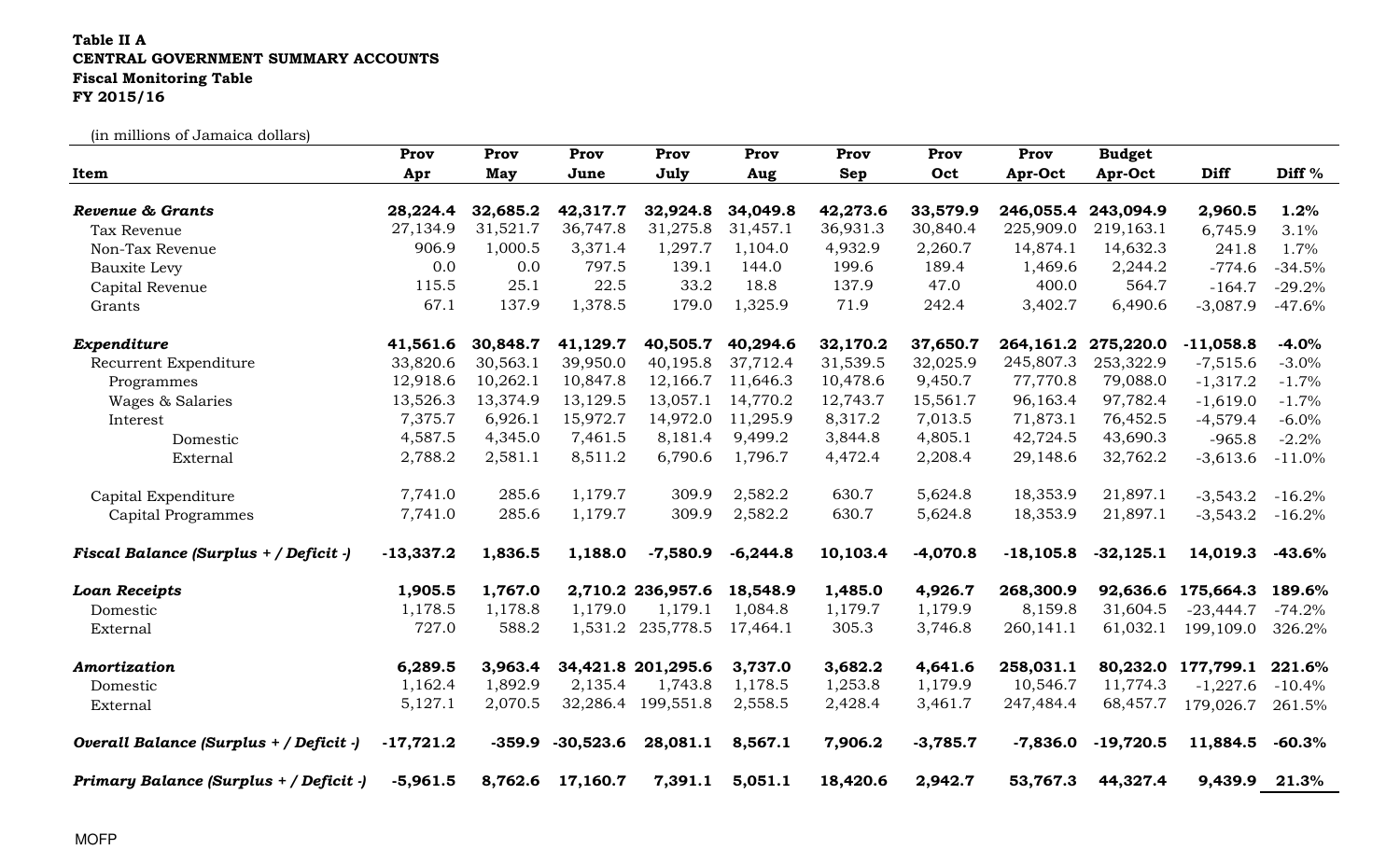## DETAILS OF REVENUE FY 2015/16

(in millions of Jamaica dollars)

|                             | Prov.        | Prov         | Prov           | Prov           | Prov           | Prov       | Prov     | Prov     | <b>Budget</b>       |          |                   |
|-----------------------------|--------------|--------------|----------------|----------------|----------------|------------|----------|----------|---------------------|----------|-------------------|
| Item                        | Apr          | May          | June           | July           | Aug            | <b>Sep</b> | Oct      | Apr-Oct  | Apr-Oct             | Diff     | Diff <sup>%</sup> |
| Revenue & Grants            | 28,224.4     | 32,685.2     | 42,317.7       | 32,924.8       | 34,049.8       | 42,273.6   | 33,579.9 |          | 246,055.4 243,094.9 | 2,960.5  | 1.2%              |
| <b>Tax Revenue</b>          | 27,134.9     | 31,521.7     | 36,747.8       | 31,275.8       | 31,457.1       | 36,931.3   | 30,840.4 |          | 225,909.0 219,163.1 | 6,745.9  | 3.1%              |
| Income and profits          | 5,037.9      | 7,488.1      | 13,778.3       | 8,554.9        | 8,200.4        | 12,592.2   | 7,144.4  | 62,796.2 | 59,437.7            | 3,358.5  | 5.7%              |
| Bauxite/alumina             | $\mathbf{0}$ | $\mathbf{0}$ | $\mathbf{0}$   | $\overline{0}$ | $\overline{0}$ | 0.0        | 0.0      | 0.0      | 0.0                 | 0.0      | 0.0%              |
| Other companies             | 615.5        | 563.6        | 6,002.5        | 1,341.8        | 721.0          | 4,489.8    | 473.3    | 14,207.5 | 12,494.7            | 1,712.8  | 13.7%             |
| <b>PAYE</b>                 | 5,302.0      | 5,747.7      | 5,695.4        | 5,511.3        | 6,196.2        | 5,765.3    | 5,429.3  | 39,647.2 | 40,559.2            | $-912.0$ | $-2.2%$           |
| Tax on dividend             | 55.8         | 40.5         | 72.6           | 156.9          | 98.2           | 90.6       | 39.8     | 554.4    | 1,195.0             | $-640.6$ | $-53.6%$          |
| Other individuals           | 253.4        | 159.4        | 333.0          | 161.0          | 143.6          | 324.7      | 149.5    | 1,524.6  | 1,699.5             | $-174.9$ | $-10.3%$          |
| Tax on interest             | $-1,188.8$   | 976.9        | 1,674.9        | 1,383.9        | 1,041.4        | 1,921.8    | 1,052.5  | 6,862.6  | 3,489.3             | 3,373.3  | 96.7%             |
| Production and consumption  | 11,765.6     | 11,856.0     | 9,832.9        | 9,921.2        | 11,537.6       | 11,742.3   | 10,686.1 | 77,341.7 | 76,149.1            | 1,192.6  | 1.6%              |
| <b>MBT</b>                  | 7.5          | 9.2          | 164.5          | 32.1           | 20.0           | 151.8      | 40.1     | 425.2    | 723.6               | $-298.4$ | $-41.2%$          |
| <b>SCT</b>                  | 1,030.7      | 1,698.5      | 465.5          | 519.0          | 1,875.3        | 1,334.7    | 1,327.1  | 8,250.8  | 6,591.8             | 1,659.0  | 25.2%             |
| Environmental Levy          | $\mathbf 0$  | 0            | $\overline{0}$ | $\overline{0}$ | $\mathbf{0}$   | 0.0        | 91.6     | 91.6     | 311.9               | $-220.3$ | $-70.6%$          |
| Motor vehicle licenses      | 231.7        | 230.5        | 250.4          | 261.6          | 231.1          | 247.8      | 237.3    | 1,690.4  | 1,550.4             | 140.0    | 9.0%              |
| Other licenses              | 45.6         | 44.2         | 31.3           | 31.3           | 29.5           | 27.5       | 28.2     | 237.6    | 202.7               | 34.9     | 17.2%             |
| Betting, gaming and lottery | 284.7        | 214.3        | 284.5          | 230.9          | 182.6          | 217.6      | 218.5    | 1,633.1  | 1,750.3             | $-117.2$ | $-6.7%$           |
| <b>Accomodation Tax</b>     | 163.6        | 169.1        | 174.0          | 189.7          | 186.3          | 147.3      | 129.3    | 1,159.3  | 1,262.8             | $-103.5$ | $-8.2%$           |
| Education tax               | 1,622.9      | 1,724.5      | 1,740.6        | 1,641.8        | 1,762.4        | 1,731.4    | 1,608.4  | 11,832.0 | 11,905.9            | $-73.9$  | $-0.6%$           |
| Telephone Call Tax          | 598.7        | 144.5        | 511.4          | 534.8          | 545.5          | 955.4      | 488.9    | 3,779.2  | 3,896.0             | $-116.8$ | $-3.0%$           |
| Contractors levy            | 67.4         | 80.0         | 58.5           | 61.4           | 46.2           | 80.5       | 86.5     | 480.5    | 569.7               | $-89.2$  | $-15.7%$          |
| GCT (Local)                 | 6,814.8      | 6,767.7      | 5,340.6        | 5,655.1        | 5,560.4        | 5,980.8    | 5,396.2  | 41,515.6 | 41,192.9            | 322.7    | 0.8%              |
| Stamp Duty (Local)          | 898.0        | 773.5        | 811.6          | 763.5          | 1,098.3        | 867.5      | 1,034.0  | 6,246.4  | 6,191.1             | 55.3     | 0.9%              |
|                             |              |              |                |                |                |            |          |          |                     |          |                   |
| <b>International Trade</b>  | 10,331.4     | 12,177.6     | 13,136.6       | 12,799.7       | 11,719.1       | 12,596.8   | 13,009.9 | 85,771.1 | 83,576.3            | 2,194.8  | 2.6%              |
| <b>Custom Duty</b>          | 2,060.8      | 2,195.6      | 2,399.9        | 2,602.3        | 2,294.3        | 2,504.2    | 2,590.4  | 16,647.5 | 17,439.4            | $-791.9$ | $-4.5%$           |
| <b>Stamp Duty</b>           | 122.6        | 152.3        | 131.3          | 161.3          | 143.3          | 152.6      | 192.1    | 1,055.5  | 1,198.4             | $-142.9$ | $-11.9%$          |
| <b>Travel Tax</b>           | 921.3        | 849.8        | 850.9          | 839.8          | 999.9          | 913.4      | 592.2    | 5,967.3  | 6,288.9             | $-321.6$ | $-5.1%$           |